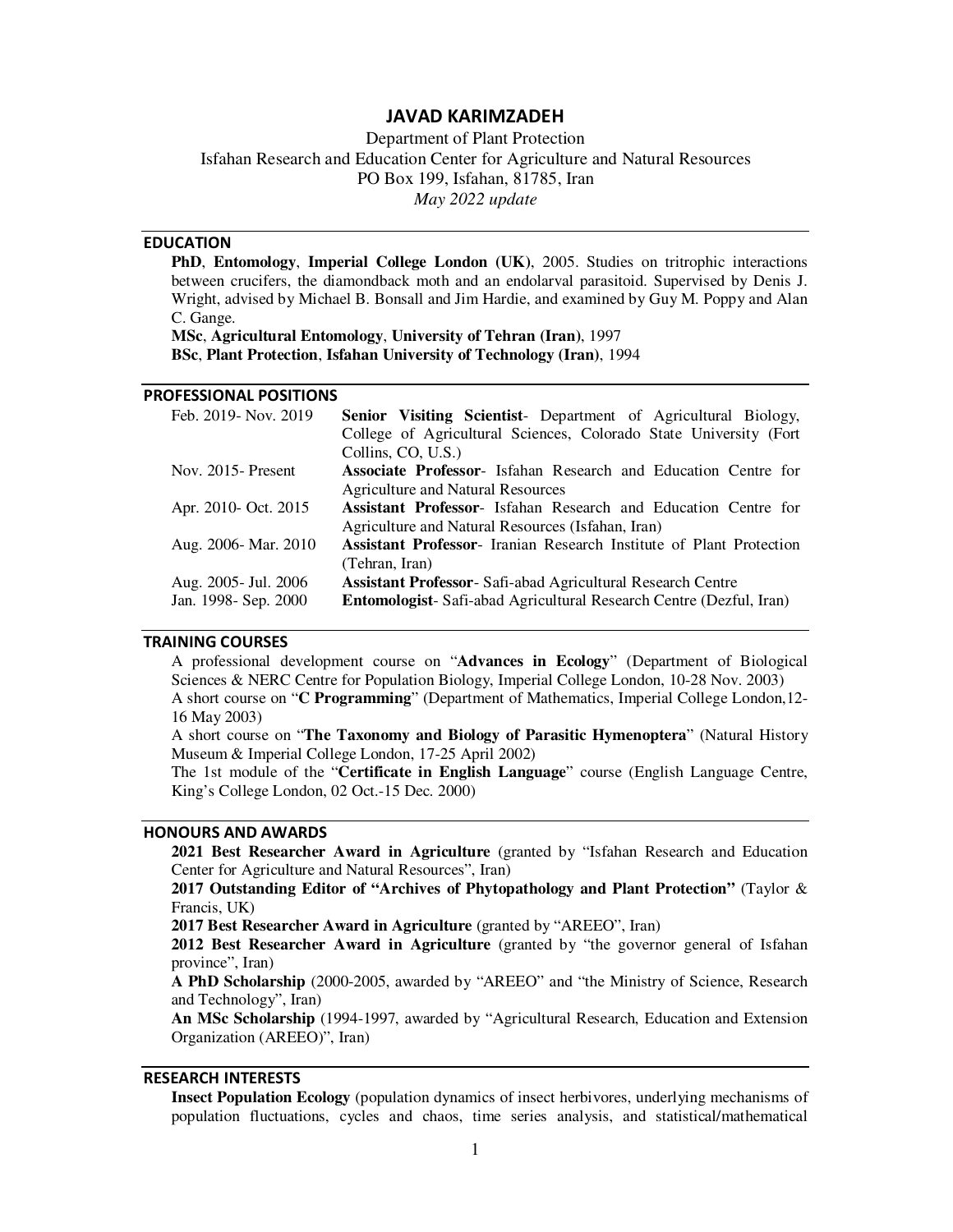modelling, simulation and numerical analysis)

**Sustainable/Ecological Pest Management** (combining biocontrol agents such as parasitoids with botanical/microbial biopesticides, trap cropping, or host plant resistance)

# **ADITIONAL EXPERIENCE AND SKILLS**

Multi-trophic (e.g., host-parasitoid, *Bt*-parasitoid, and plant-insect-parasitoid) interactions Olfactory/phototactic behaviours of parasitoid wasps and whiteflies Insect immune system (e.g., encapsulation and enzyme assay) Insect culturing and mass rearing (e.g., Lepidoptera, Hymenoptera and fruit flies) Systematics of leafhoppers and planthoppers Software *R*, *S-Plus* and *Mathematica*  Insect demography and life-table analysis Cold and desiccation tolerance in insects DNA/RNA extraction, cDNA, PCR, qPCR and electrophoresis

## **PROJECTS**

# **On Cruciferous crops (cabbages, cauliflower and rapeseed/canola)**

Mass production technical know-how of *Cotesia vestalis* (Hymenoptera, Braconidae)

Ecological control of *Plutella xylostella* (Lepidoptera: Plutellidae) on cauliflower using trap cropping and Bt applications

IPM of *Plutella xylostella* (Lepidoptera: Plutellidae) on cabbage using *Cotesia vestalis* (Hymenoptera, Braconidae) and Bt

Biological control of *Plutella xylostella* (Lepidoptera: Plutellidae) on cabbage using parasitoid wasps

Combining host-plant resistance and Bt applications to control *Plutella xylostella* (Lepidoptera: Plutellidae)

Natural parasitism of *Plutella xylostella* (Lepidoptera: Plutellidae) on cabbage

Efficacy of botanical insecticides against *Plutella xylostella* (Lepidoptera: Plutellidae) on cabbage Efficacy of microbial insecticides against *Plutella xylostella* (Lepidoptera: Plutellidae) on cabbage Efficacy of botanical insecticides against *Brevicoryne brassicae* (Hemiptera, Aphididae) on cabbage

Economic injury threshold of *Brevicoryne brassicae* (Hemiptera, Aphididae) on rapeseed

# **On Cotton, Tomato, Chickpea and Bean**

Population dynamics of *Helicoverpa armigera, Heliothis peltigera* and *Heliothis viriplaca* (Lepidoptera, Noctuidae) on cotton, tomato, chickpea and bean

Population dynamics of *Earias insulana* (Lepidoptera, Nolidae) and *Bemisia tabaci* (Hemiptera, Aleyrodidae) on cotton

Cotton IPM strategies

Distribution and host-plant range of *Pectinophora gossypiella* (Lepidoptera, Gelechiidae)

#### **Faunistic studies**

Biodiversity of Acridinae *sensu lato* (Orthoptera, Acrididdae) Faunistic studies of leafhoppers (Hemiptera, Cicadellidae) and planthoppers (Hemiptera, Fulgoromorpha)

# **PUBLICATIONS**

**\*** graduate students currently or formerly directly under my supervision

† graduate students in other labs

## **2022**

81. Rezaei M†, Talebi AA, Fathipour Y, **Karimzadeh J**, Mehrabadi M, Reddy GVP (2022) Optimization of mass rearing of *Aphidius matricariae* on tritrophic plant-aphid-parasitoid systems. *Biocontrol* (In press).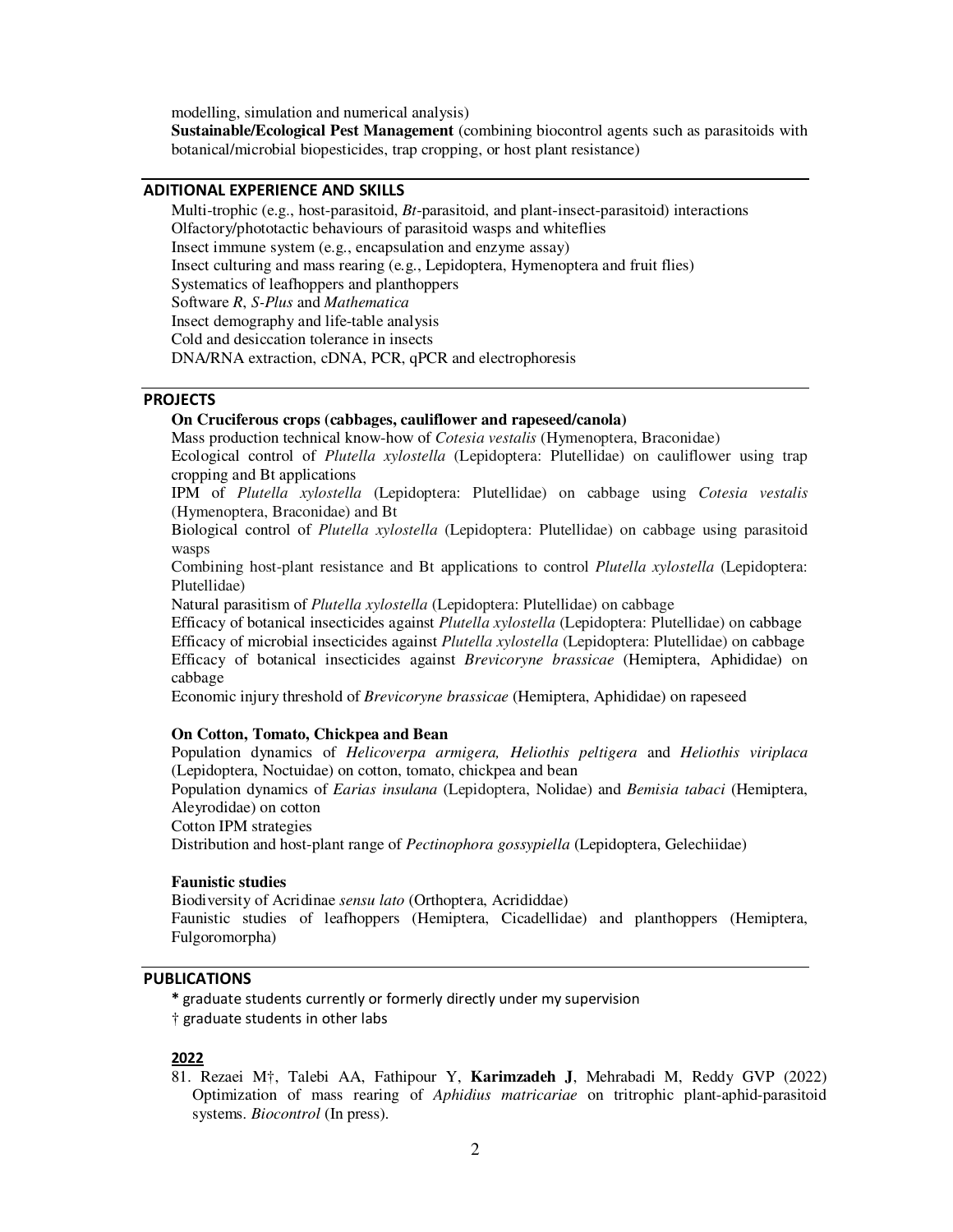- 80. Afiunizadeh M**\***, **Karimzadeh J**, Imani S, Moharramipour S (2022) Insecticidal and oviposition deterrent effects of five medicinal plant extracts on the diamondback moth. *Journal of Plant Diseases and Protection* (In press).
- 79. Firoozi S**\***, **Karimzadeh J**, Sahragard A (2022) The role of nutrients and parasitoid on the interaction between the cotton aphid and the parasitoid wasp *Aphidius matricariae*. *Plant Pest Research* 12, 17-31 [in Persian].
- 78. **Karimzadeh J**, Hufbauer RA, Kondratieff BC, Hardin JG, Norton AP (2022) A survey of the hymenopteran parasitoid complex of Dalmatian toadflax weevils in Colorado. *Biocontrol Science and Technology* 32, 663-669.
- 77. Heidary M**\***, **Karimzadeh J**, Jafari S, Negahban M, Shakarami J (2022) Aphicidal activity of urea-formaldehyde nanocapsules loaded with the *Thymus daenensis* Celak essential oil on *Brevicoryne brassicae* L. *International Journal of Tropical Insect Science* 42, 1285-1296.

### **2021**

- 76. Bąkowski M, **Karimzadeh J** (2021) Morphology of the last instar larva and pupa of *Synanthedon caucasica* (Gorbunov, 1986) (Lepidoptera: Sesiidae), a serious pest of oriental plane and elm trees. *Zootaxa* 4991, 177-184.
- 75. Rezaei M†, Talebi AA, Fathipour Y, **Karimzadeh J**, Mehrabadi M (2021) Age-dependent functional response of *Aphidius matricariae* (Hymenoptera: Braconidae) on tobacco aphid, *Myzus persicae nicotianae* (Hemiptera: Aphididae). *Journal of Asia-Pacific Entomology* 24, 470-476.

## **2020**

- 74. Rezaei M†, Talebi AA, Fathipour Y, **Karimzadeh J**, Mehrabadi M, Reddy GVP (2020) Effects of cold storage on life-history traits of *Aphidius matricariae*. *Entomologia Experimentalis et Applicata* 168, 800-807.
- 73. Fakhari H**\***, **Karimzadeh J**, Moharramipour S, Ahadiyat A, Doranian D (2020) Phototactic behavior of *Trialeurodes vaporariorum* Westwood (Hemiptera: Aleyrodidae) under visible wavelengths. *Journal of Asia-Pacific Entomology* 23, 1181-1187.
- 72. Heidary M**\***, Jafari S, **Karimzadeh J**, Negahban M, Shakarami J (2020) The effects of pure and nanocapsulated formulations of *Thymus daenensis* Celak. (Lamiaceae) essential oil on life-table parameters of cabbage aphid (*Brevicoryne brassicae* L.) (Hem.: Aphididae). *Plant Pest Research*  10, 15-32 [in Persian].
- 71. **Karimzadeh J**, Rabiei A**\*** (2020) Larvicidal and oviposition deterrent effects of the jimsonweed (*Datura stramonium* L.) extracts on the diamondback moth, *Plutella xylostella* (L.). *Journal of Agricultural Science and Technology* 22, 1279-1293.
- 70. Rezaei M†, Talebi AA, Fathipour Y, **Karimzadeh J**, Mehrabadi M, Dindo ML (2020) Effects of constant low-temperature storage on the performance of a commercial strain of *Aphidius colemani*. *Bulletin of Insectology* 73, 125-135.
- 69. Rezaei M**\***, **Karimzadeh J**, Shakarami J (2020) Mass rearing optimization of *Cotesia vestalis* (Hymenoptera: Braconidae) based on the host and parasitoid densities. *Neotropical Entomology* 49, 258-267.
- 68. Fathipour Y, Kianpour R†, Bagheri A, **Karimzadeh J**, Hosseininaveh V, Mehrabadi M (2020) Targeting *Plutella xylostella* digestive enzymes by applying resistant Brassicaceae host cultivars. *Journal of Crop Protection* 9, 65-79.

- 67. **Karimzadeh J**, Besharatnejad MH (2019) Ecological control of *Plutella xylostella* (Lepidoptera, Plutellidae) using trap cropping and Bt applications. *Archives of Phytopathology and Plant Protection* 52, 1326-1347.
- 66. Rezaei M†, Talebi AA, Fathipour Y, **Karimzadeh J**, Mehrabadi M (2019) Foraging behavior of *Aphidius matricariae* (Hymenoptera: Braconidae) on tobacco aphid, *Myzus persicae nicotianae* (Hemiptera: Aphididae). *Bulletin of Entomological Research* 109, 840-848.
- 65. Fathipour Y, Kianpour R†, Bagheri A, **Karimzadeh J**, Hosseininaveh V (2019) Bottom-up effects of *Brassica* genotypes on performance of diamondback moth, *Plutella xylostella* (Lepidoptera: Plutellidae)*. Crop Protection* 115, 135-141.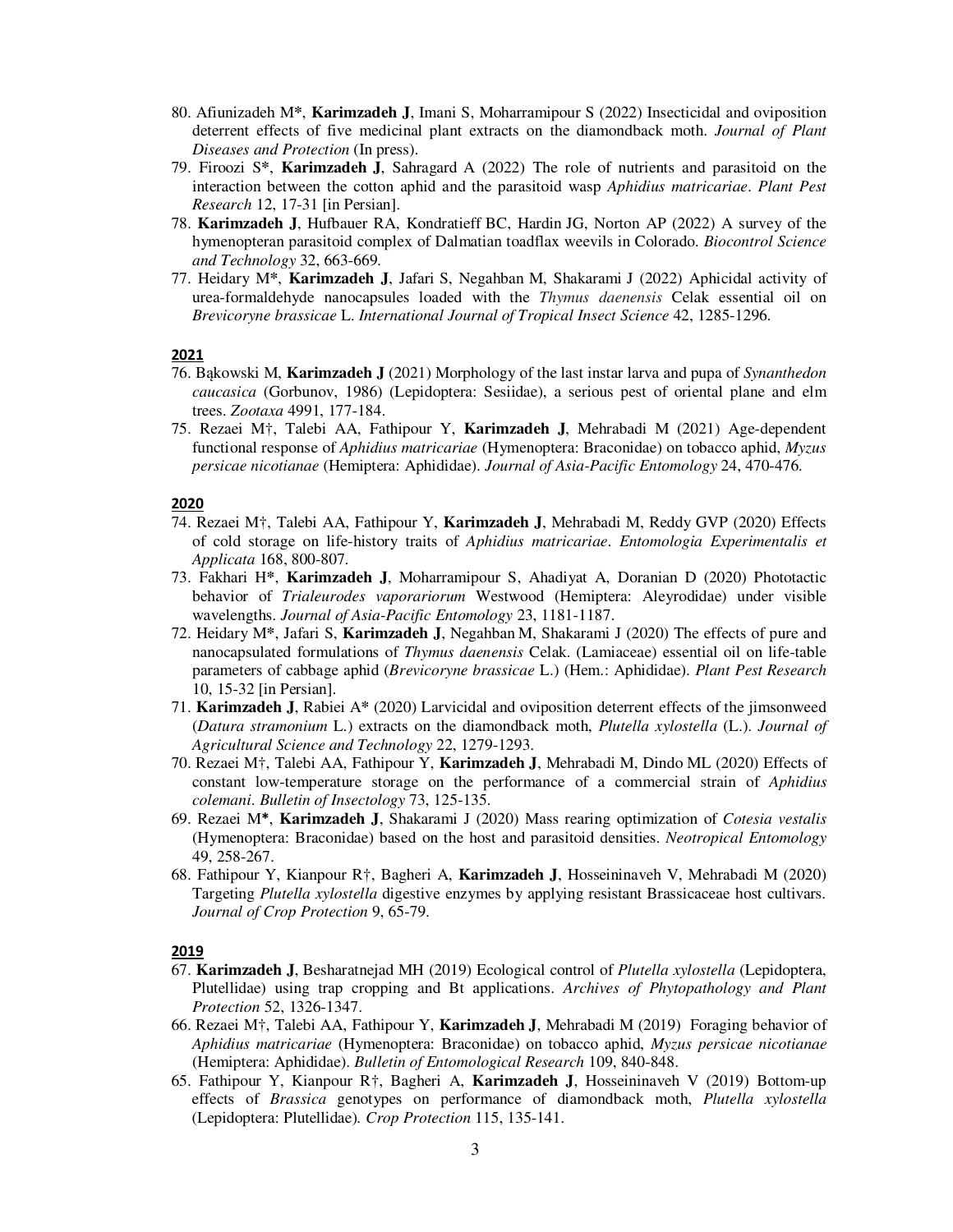## **2018**

64. Rezaei M**\***, **Karimzadeh J**, Shakarami J (2018) Size of interacting resource-host-parasitoid populations influences mass rearing of *Cotesia vestalis*. *Journal of Entomological Research Society* 20, 23-32.

#### **2017**

- 63. Besharatnejad MH**\***, Moeeny-Naghadeh N, **Karimzadeh J** (2017) The effect of perturbation on the population equilibrium of the carob moth (*Apomyelois ceratoniae*) in natural conditions. *Journal of Agroecology* 7, 69-80 [in Persian].
- 62. Emami MS**\***, **Karimzadeh J**, Shishehbor P (2017) Investigating the effect of pear variety on the population equilibrium level of pear psylla, *Cacopsylla pyricola* (Foerster), in field. *Plant Protection Research* 40, 97-106 [in Persian].
- 61. **Karimzadeh J**, Besharatnejad MH (2017b) Integrated management of diamondback moth (*Plutella xylostella* (L.)) using *Cotesia vestalis* (Haliday) and *Bacillus thuringiensis* Berliner. *Plant Protection Research* 40, 81-96 [in Persian].
- 60. Rabiei A**\***, Shakarami J, **Karimzadeh J**, Jafari S (2017) Study on some biological characteristics of parasitoid wasp *Cotesia vestalis* in different mass-rearing conditions. *Biocontrol in Plant Protection* 4, 99-108 [in Persian].
- 59. **Karimzadeh J**, Besharatnejad MH (2017a) Ecological management of the diamondback moth (*Plutella xylostella* (L.)) using trap cropping strategy. *Journal of Agroecology* 6, 212-224 [in Persian].

## **2016**

- 58. **Karimzadeh J**, Kazemzadeh Z**\***, Ghajariyeh-Najaribashi H (2016) Studies on the stability of population equilibrium of the diamondback moth (*Plutella xylostella* (Lep., Plutellidae)) using perturbation method. *Journal of Entomological Society of Iran* 36, 39-48 [in Persian].
- 57. Mobarakian M**\***, Zamani AA, **Karimzadeh J**, Moeeny-Naghdeh N, Emami MS (2016) Insecticidal effects of six medicinal plant extracts on *Callosobruchus maculates* (Col., Bruchidae). *Journal of Plant Protection* 29, 499-510 [in Persian].
- 56. Mohammadi-Tabar H†, Talaei-Hassanloui R, Allahyari H, **Karimzadeh J**, Ashouri A (2016) Study on the life table parameters of diamondback moth, *Plutella xylostella* (Lep., Plutellidae) on three plant hosts under laboratory conditions. *Iranian Journal of Plant Protection* 46, 277-284 [in Persian].
- 55. Mosazadeh M**\***, Mohammadi H, Sedaratian A, **Karimzadeh J** (2016) Different trap plants could affect biological parameters of *Plutella xylostella* Linnaeus, 1758 (Lepidoptera: Plutellidae). *Entomofauna* 37, 685-696.
- 54. Nematollahi MR†, Fathipour Y, Talebi AA, **Karimzadeh J**, Zalucki MP (2016) Comparison of degree-day distribution models for predicting emergence of the cabbage aphid on canola. *Crop Protection* 80, 138-143.
- 53. Jafary M**\***, **Karimzadeh J**, Farazmand H, Rezapanah M (2016) Plant-mediated vulnerability of an insect herbivore to *Bacillus thuringiensis* in a plant-herbivore-pathogen system. *Biocontrol Science and Technology* 26, 104-115.

- 52. Nematollahi MR†, Fathipour Y, Talebi AA, **Karimzadeh J**, Zalucki MP (2015) Population variation of a specialist versus a generalist aphid sharing the same host plant in field. *Journal of Agricultural Science and Technology* 17, 1529-1538.
- 51. Nobakht Z**\***, **Karimzadeh J**, Shakarami J, Jafari S (2015) Identification of parasitoids of Apomyelois ceratoniae (Zeller) (Lepidoptera, Pyralidae) on pomegranate in Isfahan province . *Journal of Entomology and Zoology Studies* 3, 287-289.
- 50. AfiunizadehM**\***, **Karimzadeh J** (2015) Assessment of naturally-occurring parasitism of diamondback moth in field using recruitment method. *Archives of Phytopathology and Plant Protection* 48, 43-49.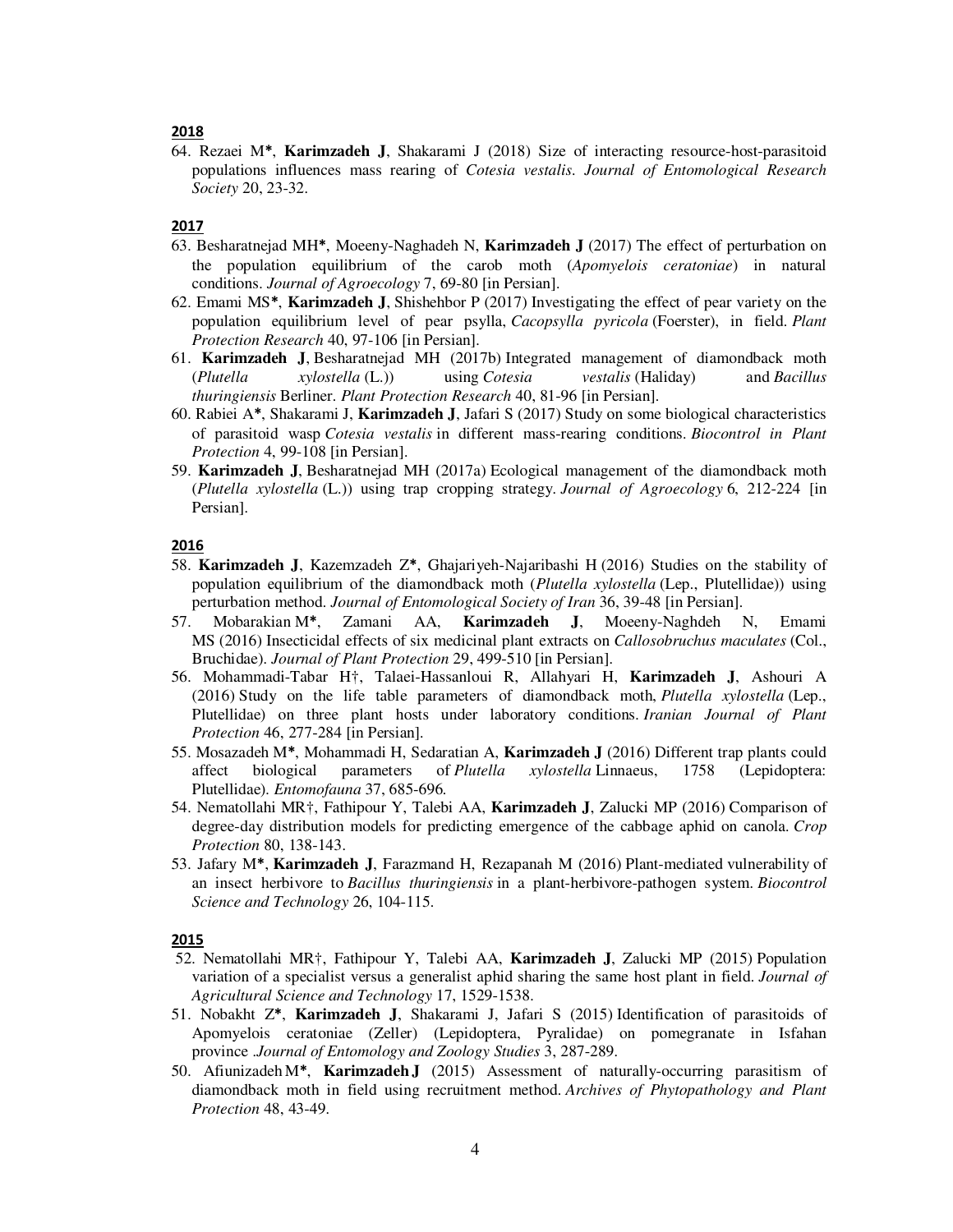49. Nasiri R**\***, **Karimzadeh J**, Jalalizand AR (2015) Comparison of the several biological, hormonal and chemical insecticides on diamondback moth. *Iranian Journal of Entomological Research* 7, 51-59 [in Persian].

### **2014**

- 48. Nematollahi MR†, Fathipour Y, Talebi AA, **Karimzadeh J**, Zalucki MP (2014b) Parasitoid- and hyperparasitoid-mediated seasonal dynamics of the cabbage aphid (Hemiptera: Aphididae). *Environmental Entomology* 43, 1542-1551.
- 47. Rezaei M**\***, **Karimzadeh J**, Shakarami J, Jafari S (2014b) Side effects of insecticides on the adult longevity of *Cotesia vestalis*, a larval parasitoid of the diamondback moth, *Plutella xylostella* . *Journal of Entomology and Zoology Studies* 2, 49-51.
- 46. Kermani P†, Farazmand H, **Karimzadeh J**, Avand-Faghih A (2014) The population fluctuations of *Euzophera bigella* (Zeller) and *Cydia pomonella* (L.) at quince orchards. *Iranian Journal of Entomological Research* 6, 167-177 [in Persian].
- 45. Nematollahi MR†, Fathipour Y, Talebi AA, **Karimzadeh J**, Zalucki MP (2014a) Sampling procedure and temporal-spatial distribution of the cabbage aphid, *Brevicoryne brassicae* L. (Hemiptera: Aphididae), on canola. *Journal of Agricultural Science and Technology* 16, 1241- 1252.
- 44. Kazemzadeh Z**\***, Shaw MR, **Karimzadeh J** (2014) A new record for Iran of *Dolichogenidea appellator* (Hym.: Braconidae: Microgastrinae), a larval endoparasitoid of diamondback moth, *Plutella xylostella* (Lep.: Plutellidae). *Journal of Entomological Society of Iran* 33, 81-82.
- 43. Emami MS**\***, Shishehbor P, **Karimzadeh J** (2014b) Functional response of *Anthocoris nemoralis* (Hemiptera: Anthocoridae) to the pear psylla, *Cacopsylla pyricola* (Hemiptera: Psyllidae): effect of pear varieties. *Journal of Crop Protection* 3, 597-609.
- 42. Rezaei M**\***, **Karimzadeh J**, Shakarami J, Jafari S (2014a) The influences of space and plant-host biomass on some biological key factors of *Cotesia vestalis* in mass-rearing conditions . *Journal of Entomology and Zoology Studies* 2, 31-34.
- 41. Mobarakian M**\***, Zamani AA, **Karimzadeh J**, Moeeny-Naghdeh N, Emami MS (2014) Modelling development of *Callosobruchus maculatus* and *Anisopteromalus calandrae* at various constant temperatures using linear and non-linear models. *Biocontrol Science and Technology* 24, 1308-1320.
- 40. Soufbaf M†, Fathipour Y, **Karimzadeh J**, Zalucki MP (2014) Effects of plant availability on population size and dynamics of an insect community: diamondback moth and two of its parasitoids. *Bulletin of Entomological Research* 104, 418-431.
- 39. HeidaryM**\***, **Karimzadeh J** (2014) Relative influences of plant type and parasitoid initial density on host-parasitoid relationships in a tritrophic system. *Archives of Phytopathology and Plant Protection* 47, 2392-2399.
- 38. Emami MS**\***, Shishehbor P, **Karimzadeh J** (2014a) The influences of plant resistance on predation rate of *Anthocoris nemoralis* (Fabricius) on *Cacopsylla pyricola* (Förster). *Archives of Phytopathology and Plant Protection* 47, 2043-2050.
- 37. Daniarzadeh S\*, **Karimzadeh J**, Jalalizand A (2014) The strategy of trap cropping for reducing the populations of diamondback moth in common cabbage. *Archives of Phytopathology and Plant Protection* 47, 1852-1859.
- 36. Saadat D†, Seraj AA, Goldansaz SH, **Karimzadeh J** (2014) Environmental and maternal effects on host selection and parasitism success of *Bracon hebetor*. *Biocontrol* 59, 297-306.
- 35. Kianpour R†, Fathipour Y, **Karimzadeh J**, Hosseininaveh V (2014) Influence of different host plant cultivars on nutritional indices of *Plutella xylostella* (Lepidoptera: Plutellidae)*. Journal of Crop Protection* 3, 43-49.

- 34. Afiunizadeh M**\***, **Karimzadeh J**, Lotfalizadeh H (2013) *Mokrzeckia obscura* (Hym.: Pteromalidae), a hyperparasitoid of diamondback moth and a new record from Iran. *Journal of Entomological Society of Iran* 33, 91-91*.*
- 33. **Karimzadeh J**, Broad G (2013) Amendment to "report of the parasitoid wasp, *Diadegma*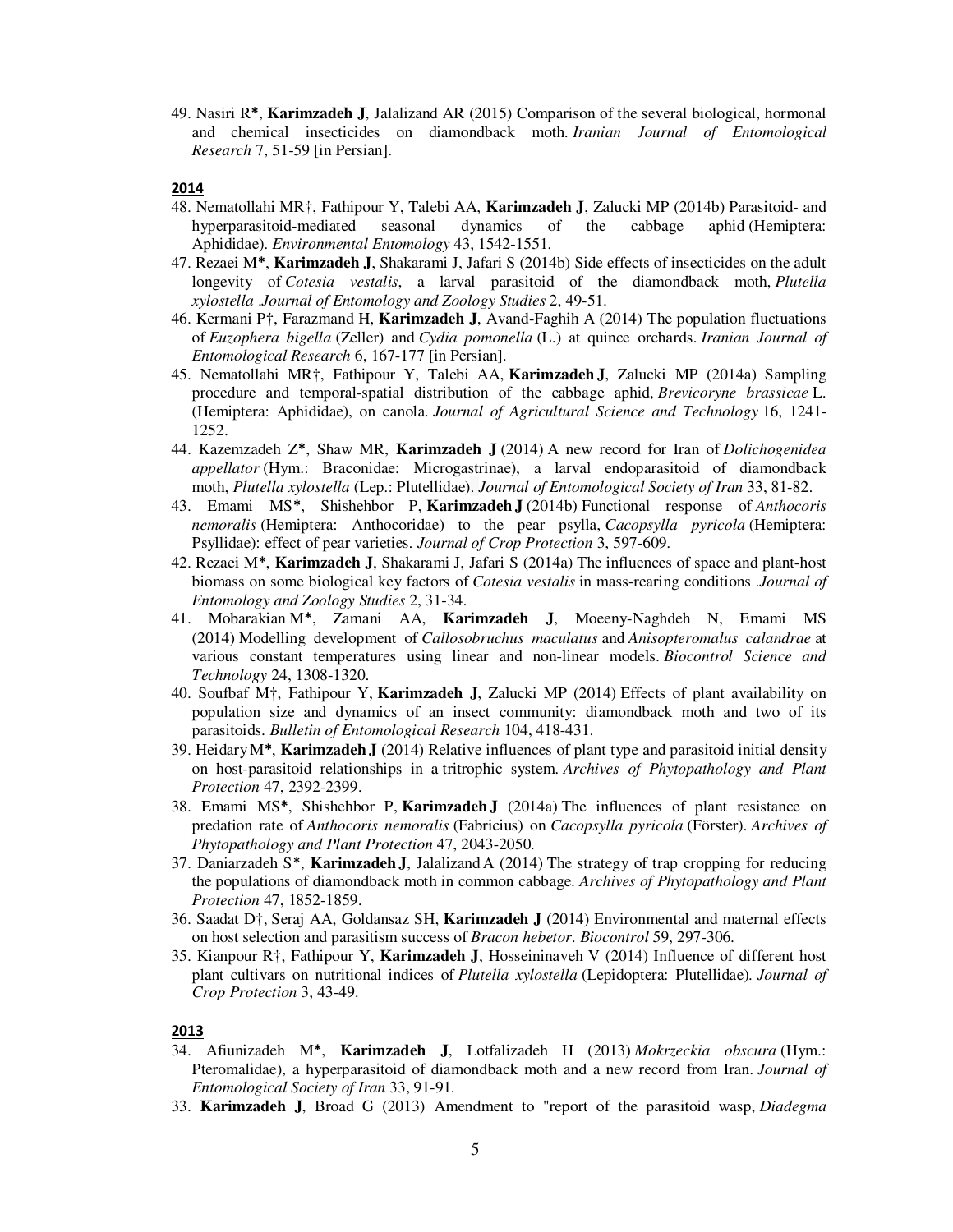*anurum* (Hym.: Ichneumonidae), from Iran". *Journal of Entomological Society of Iran* 33, 91- 92 [in Persian].

- 32. Soufbaf M†, Fathipour Y, Zalucki MP, **Karimzadeh J** (2013) Relevance of reproductive correlates in response of diamondback moth (Lepidoptera: Plutellidae) to plant quality. *Journal of Entomological and Acarological Research* 45, 52-56.
- 31. Jalalizand AR, Gavanji S†, **Karimzadeh J**, Besharatnejad MH, Emami MS, Larki B† (2013) The effect of silver nanoparticles on *Tetranychus urticae*. *International Journal of Agriculture and Crop Sciences* 5, 820-827.
- 30. Jalalizand AR, Hashemi-Fesharaki S†, **Karimzadeh J**, Besharatnejad MH, Gavanji S† (2013) Study of damage of *Ectomyelois ceratonia*e in three pomegranate cultivars. *Technical Journal of Engineering and Applied Sciences* 3, 344-348.
- 29. **Karimzadeh J**, Hardie J, Wright DJ (2013) Plant resistance affects the olfactory response and parasitism success of *Cotesia vestalis*. *Journal of Insect Behavior* 26, 35-50.

#### **2012**

- 28. Dnyalzadeh E†, Avand-Faghih A, Farazmand H, **Karimzadeh J** (2012) Investigation on *Spodoptera* spp. (Lep., Noctuidae) and it's population fluctuation using phero-traps in beetroot farms of Isfahan region. *Iranian Journal of Entomological Research* 4, 227-237 [in Persian].
- 27. Ghorbani R, Mousavi SK, Ghiasvand M, **Karimzadeh J** (2012) The effect of sowing date and plant density on population and infestation of chickpea pod borers in Lorestan province. *Iranian Journal of Pulses Research* 3, 85-96 [in Persian].
- 26. Emami MS, Tavanapour S†, **Karimzadeh J** (2012) Resistance of greenhouse cucumber cultivars to vegetable leafminer, *Liriomyza sativae* (Dip.: Agromyzidae), in greenhouse. *Seed and Plant Improvement Journal* 28, 419-428 [in Persian].
- 25. Alizadeh M**\***, **Karimzadeh J**, Rassoulian GR, Farazmand H, Hosseini-Naveh V, Pourian HR† (2012) Sublethal effects of pyriproxyfen, a juvenile hormone analog, on *Plutella xylostella* (Lepidoptera: Plutellidae): life table study. *Archives of Phytopathology and Plant Protection* 45, 1741-1763.
- 24. Soufbaf M†, Fathipour Y, Hui C, **Karimzadeh J** (2012) Effects of plant availability and habitat size on the coexistence of two competing parasitoids in a tri-trophic food web of canola, diamondback moth and parasitic wasps. *Ecological Modelling* 244, 49-56.
- 23. Jafary M**\***, **Karimzadeh J**, Farazmand H, RezapanahMR (2012) The role of host-plants resistance on development of *Plutella xylostella* (L.) (Lepidoptera, Plutellidae) in laboratory. *Iranian Journal of Entomological Research* 3, 285-293 [in Persian].
- 22. Gulzar A†, Sayyed AH, **Karimzadeh J**, Wright DJ (2012) Lack of cross resistance to non-*Bt* insecticides in a mode-1, Cry1Ac-resistant population of *Plutella xylostella* (Lepidoptera: Plutellidae). *Applied Entomology and Phytopathology* 79, 29-35.
- 21. Namvar P†, Safaralizadeh MH, Baniameri V, Pourmirza AA, **Karimzadeh J** (2012) Estimation of larval density of *Liriomyza sativae* Blanchard (Diptera: Agromyzidae) in cucumber greenhouses using fixed precision sequential sampling plans. *African Journal of Biotechnology* 11, 2381-2388.

- 20. **Karimzadeh J**, Dworakowska I (2011) Differentiation of two closely related species of the genus *Empoasca* (Hem.: Cicadellidae). *Journal of Entomological Society of Iran* 30, 89-91.
- 19. **Karimzadeh J**, Sayyed AH (2011) Immune system challenge in a host-parasitoid-pathogen system: interaction between *Cotesia plutellae* (Hym.: Braconidae) and *Bacillus thuringiensis* influences parasitism and phenoloxidase cascade of *Plutella xylostella* (Lep.: Plutellidae). *Journal of Entomological Society of Iran* 30, 27-38.
- 18. Hashemi-Fesharaki S†, **Karimzadeh J**, Jalalizand AR, Besharatnejad MH, Modaresi M (2011) Studying on damage of carob moth in three pomegranate cultivars of Isfahan (Iran). *Procedia Environmental Sciences* 8, 257-261.
- 17. Namvar P†, Safaralizadeh MH, Baniameri V, Pourmirza AA, **Karimzadeh J** (2011) Spatial distribution and fixed-precision sequential sampling of *Liriomyza sativae* Blanchard (Diptera: Agromyzidae) on cucumber greenhouse. *Middle-East Journal of Scientific Research* 10, 157-163.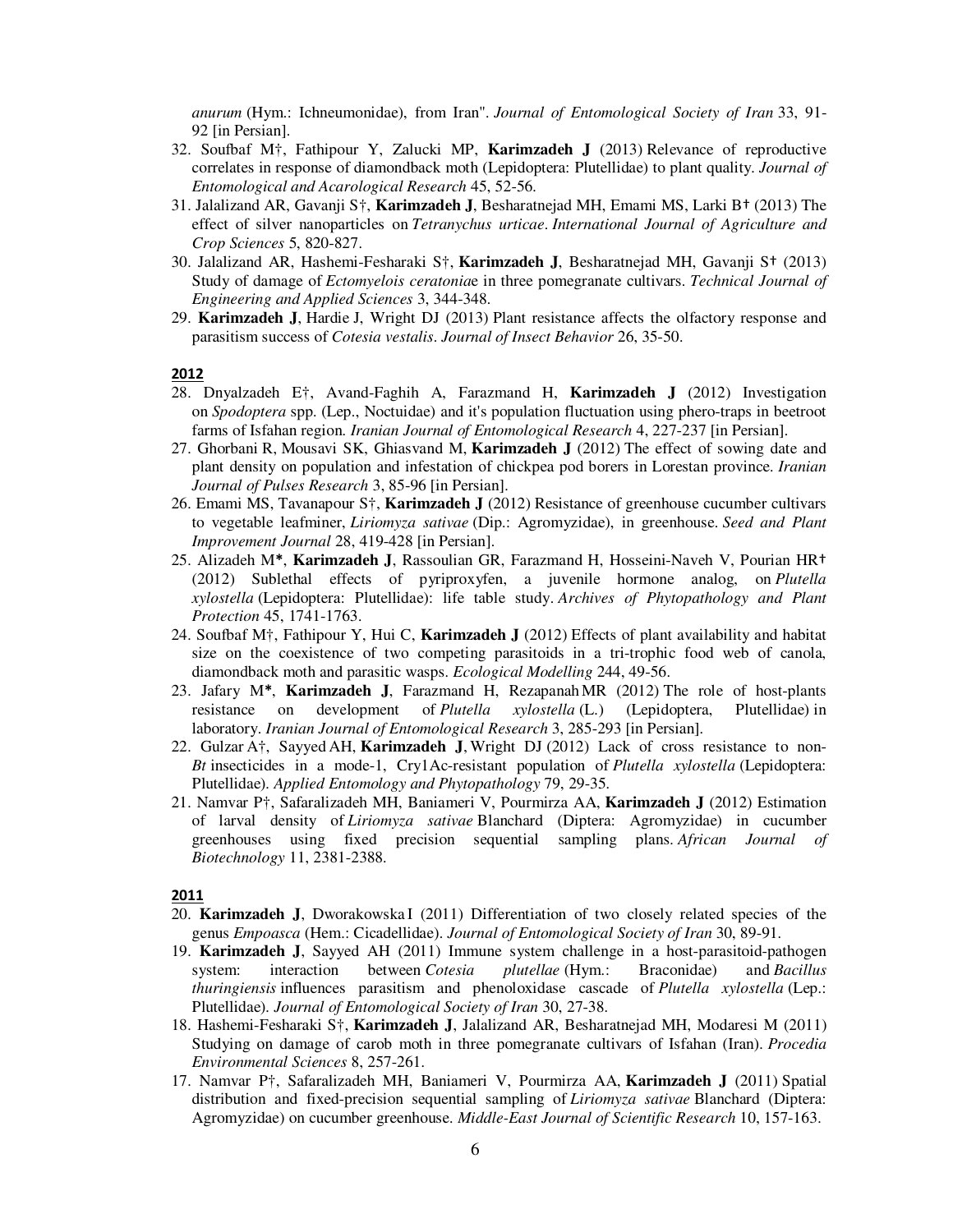- 16. Rafiei-Karahroodi Z†, Moharramipour S, Farazmand H, **Karimzadeh J** (2011b) Oviposition deterrency and ovicidal activity of eighteen medicinal plant essential oils on *Plodia interpunctella* Hübner (Lepidoptera: Pyralidae). *Iranian Journal of Medicinal and Aromatic Plants* 27, 460-470 [in Persian].
- 15. **Karimzadeh J**, Farazmand H (2011) Ecological pest management. *Zeitun* 31, 11-16 [in Persian].
- 14. Alizadeh M**\***, Rassoulian GR, **Karimzadeh J**, Hosseini-Naveh V, Farazmand H (2011) Biological study of *Plutella xylostella* (L.) (Lep., Plutellidae) and its solitary endoparasitoid, *Cotesia vestalis* (Haliday) (Hym., Braconidae), under laboratory conditions. *Pakistan Journal of Biological sciences* 14, 1090-1099.
- 13. **Karimzadeh J** (2011) Sample size calculation in entomological studies using R language of statistical computing. Part 1: comparison of means and proportions. *Iranian Journal of Entomological Research* 3, 51-61 [in Persian].
- 12. Afiunizadeh M**\***, **Karimzadeh J**, Shojai M (2011) Naturally-occurring parasitism of diamondback moth in central Iran. *Proceedings of the 6th International Workshop on Management of the Diamondback Moth and Other Crucifer Insect Pests. Nakhon Pathom, Thailand, 21-25 March 2011,* pp. 93-96.
- 11. Golestan-Hashemi F†, Farazmand H, **Karimzadeh J**, Marouf A (2011) Effect of Iranian formulation of diatomaceous earth on confused flour beetle, *Tribolium confusum* Duval (Col., Tenebrionidae), under laboratory conditions. *Iranian Journal of Entomological Research* 2, 307- 317 [in Persian].
- 10. Rafiei-Karahroodi Z†, Moharramipour S, Farazmand H, **Karimzadeh J** (2011a) Insecticidal effect of six native medicinal plants essential oil on Indian meal moth*, Plodia interpunctella* Hübner (Lep.: Pyralidae). *Munis Entomology and Zoology* 6, 339-345.

### **2010 and before**

- 9. Emami MS, **Karimzadeh J**, Kallies A (2010) *Synanthedon caucasica* (Lepidoptera, Sesiidae): a new pest on plane trees in Isfahan, Iran. *Plant Protection Journal* 2, 313-318 [in Persian].
- 8. Besharatnejad MH, Emami MS, **Karimzadeh J** (2010) The role of plant protection clinics on the optimum usage of production resources and the development of sustainable agriculture. *Agriculture and Industry*12, 12-13 [in Persian].
- 7. Afiunizadeh M**\***, **Karimzadeh J** (2010) Larval and pupal parasitoids of *Plutella xylostella* (Lep.: Plutellidae) in Isfahan province, Iran. *Plant Protection Journal* 2, 79-97 [in Persian].
- 6. Rafiei-Karahroodi Z†, Moharramipour S, Farazmand H, **Karimzadeh J** (2010) Repellent activity and fumigant toxicity of 18 essential oil on Indian meal moth, *Plodia interpunctella* Hübner (Lep., Pyralidae).*Journal of Plant Protection* 24, 165-172 [in Persian].
- 5. Soufbaf M†, Fathipour Y, **Karimzadeh J**, Zalucki MP (2010b) Bottom-up effect of different host plants on *Plutella xylostella* (Lepidoptera: Plutellidae): a life-table study on canola. *Journal of Economic Entomology* 103, 2019-2027.
- 4. Soufbaf M†, Fathipour Y, **Karimzadeh J**, Zalucki MP (2010a) Development and age-specific mortality of diamondback moth on *Brassica* host plants: pattern and causes of mortality under laboratory conditions.*Annals of Entomological Society of America* 103, 574-579.
- 3. Rafiei-Karahroodi Z†, Moharramipour S, Farazmand H, **Karimzadeh J** (2009) Effect of eighteen plant essential oils on nutritional indices of *Plodia interpunctella* Hubner (Lep., Pyralidae) larvae. *Iranian Journal of Entomological Research* 1, 209-219 [in Persian].
- 2. **Karimzadeh J**, Wright DJ (2008) Bottom-up cascading effects in a tritrophic system: interactions between plant quality and host-parasitoid immune responses. *Ecological Entomology* 33, 45-52.
- 1. **Karimzadeh J**, Bonsall MB, Wright DJ (2004) Bottom-up and top-down effects in a tritrophic system: the population dynamics of *Plutella xylostella* (L.)-*Cotesia plutellae* (Kurdjumov) on different host plants. *Ecological Entomology* 29, 285-293.

# **Advising graduate student**

# **Current students**

**PhD:** Maryam Afiunizadeh and Somayeh Firoozi